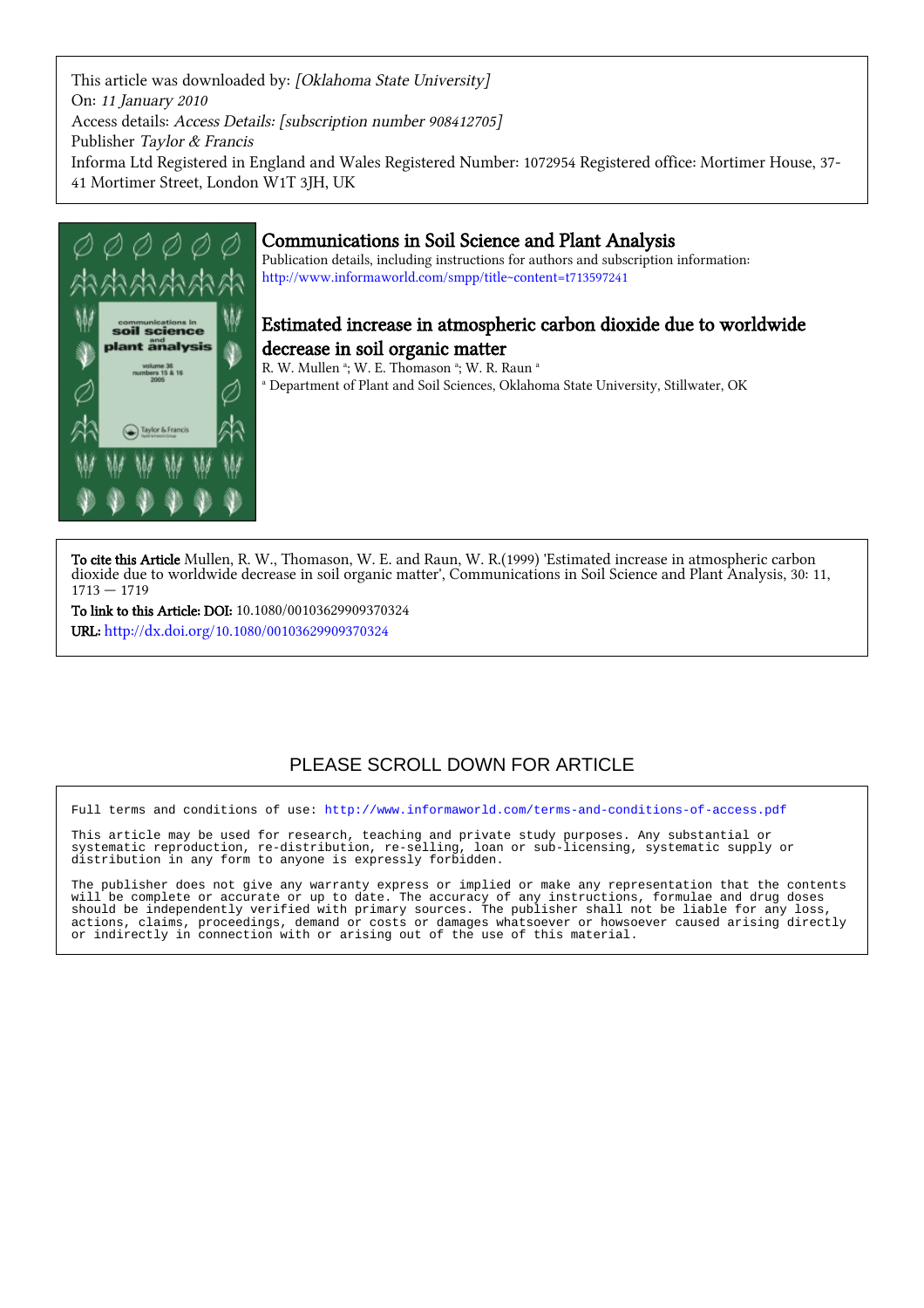# **Estimated Increase in Atmospheric Carbon Dioxide Due to Worldwide Decrease in Soil Organic Matter<sup>1</sup>**

## **R. W. Mullen,<sup>2</sup> W. E. Thomason, and W. R. Raun**

*Department of Plant and Soil Sciences, 044 Agricultural Hall, Oklahoma State University, Stillwater, OK 74078*

#### ABSTRACT

Atmospheric carbon dioxide (CO<sub>2</sub>) levels have risen from 260 to 340 mg kg<sup>-1</sup> (ppm) over the last 150 years, largely attributed to worldwide industrialization and continual change in land use. Conventional tillage practices have also added to the atmospheric  $CO<sub>2</sub>$  pool via the accelerated decay of soil organic matter. The objective of this work was to derive a simple estimate of  $CO<sub>2</sub>$  in the atmosphere that could be attributed to tillage and decomposition of soil organic matter from arable land. The percent increase in atmospheric CO<sub>2</sub> due to a worldwide decrease of 3, 2, and 1% in soil organic matter of arable land was estimated to be 20 mg kg<sup>-1</sup>, 12.5 mg kg<sup>-1</sup>, and 5 mg kg<sup>-1</sup>, respectively. This decrease in soil organic matter would have accounted for 6 to 25% of the 80 mg kg<sup>-1</sup> (340-260) increase in atmospheric CO<sub>2</sub> over the last 150 years.

Copyright © 1999 by Marcel Dekker, Inc. www.dekker.com

<sup>1</sup>Contribution from the Oklahoma Agricultural Experiment Station, Oklahoma State University, Stillwater, OK 74078. Published with approval of the Director, Oklahoma Agricultural Experiment Station.

<sup>2</sup>Corresponding author (e-mail address: wrr@agr.okstate.edu).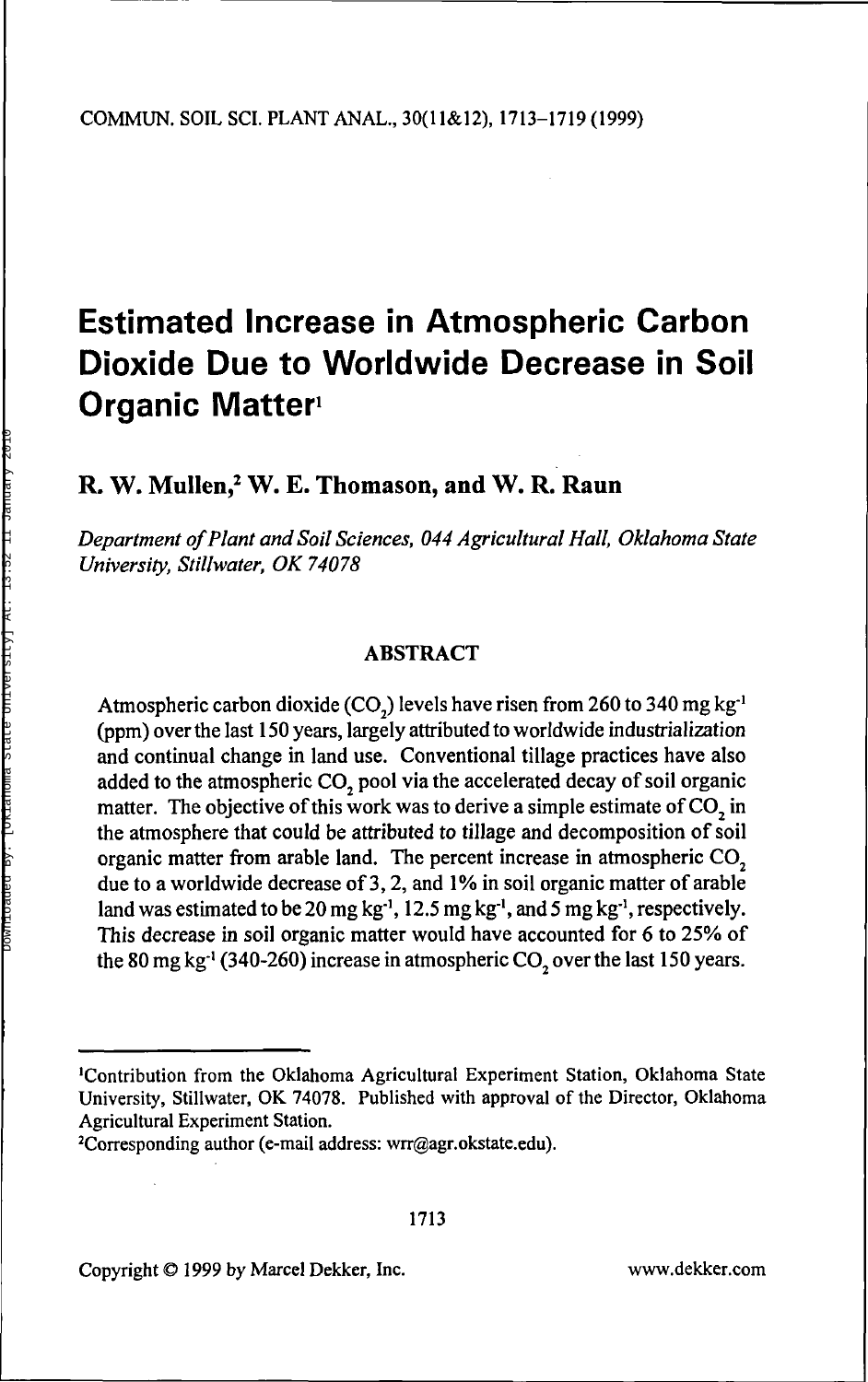#### **INTRODUCTION**

Atmospheric CO<sub>2</sub> has increased over the last 150 years from 260 to 340 mg kg<sup>-1</sup> (Wittwer, 1985 and Wallace, 1990), and is reported to be the cause of a 0.5°C increase in global temperature (Perry, 1983). The increasing atmospheric  $CO<sub>2</sub>$ level is due to the industrial burning of fossil fuels (Wallace, 1990) and changing land use (deforestation and cultivation) (Lai et al., 1997). The amount of carbon (C) released by industrial processes and changing land use was estimated to be 5.0x10<sup>12</sup> and 2.0x10<sup>12</sup> kg C yr<sup>1</sup>, respectively (Lal et al., 1997).

Scientists believe that by selecting proper soil management practices, soil organic matter can be used as a C sink, decreasing the atmospheric CO, pool. Carbon can be sequestered by the crop-root system and redistributed deeper into the soil profile, making it less likely to be converted back to CO<sub>2</sub> (Reicosky and Lindstrom, 1993). Consumption and decay of food and plants naturally recycles C from crops and trees through the ecosystem with C being temporarily stored in soil organic matter (Reicosky, 1995).

Conventional tillage practices (moldboard plow, disk harrow, chisel plow, etc.) can release C as CO<sub>2</sub> via the accelerated decomposition of soil organic matter (Reicosky and Lindstrom, 1993). Reicosky and Lindstrom (1993) also reported that 19 days after tilling wheat stubble in the fall, more organic C was decomposed than was produced all year in wheat straw and roots, while untilled plots lost five times less CO<sub>2</sub>. Reicosky (1997) reported that when the soil is tilled, a burst of CO<sub>2</sub> is released to the atmosphere; oxygen (O<sub>2</sub>) enters the soil and enhances the organic matter decomposition, releasing more C as  $CO<sub>2</sub>$ . The objective of this work was to derive a simple estimate of CO<sub>2</sub> in the atmosphere that could be attributed to tillage and decomposition of soil organic matter.

#### **DISCUSSION**

Soil organic matter has declined in agricultural soils largely due to cultivation (Bomanetal., 1996; Reicosky and Lindstrom, 1994). Untilled upland soils contain between 1 and 6% organic matter (Troeh and Thompson, 1993), and virgin prairie soils can have as much as 8% (Reicosky and Lindstrom, 1994). Estimates on the amount of soil organic matter lost since initial cultivation range from as low as 20% (Schlesinger, 1986) to as high as 54% (Smith et al., 1997). The amount of soil organic matter lost is dependent on the quantity present prior to cultivation, the tillage system, and the number of years the soil was tilled. Native prairie soils in the Central Great Plains contained 4% soil organic matter in the 1800s, and after more than 150 years of cultivation that number is now less than 1% (Boman et al., 1996). For this work, a 3% loss in organic matter from arable soils worldwide will be assumed. Assuming that organic  $C = [(% \text{ organic matter} - 0.35)/1.80]$ (Ranney, 1969) and 1 ha of soil (15-cm deep) with a bulk density of 1.49 Mg m<sup>3</sup> weighs approximately 2.235 $x10^6$  kg, the net loss in organic C would be 3.285 $x10^4$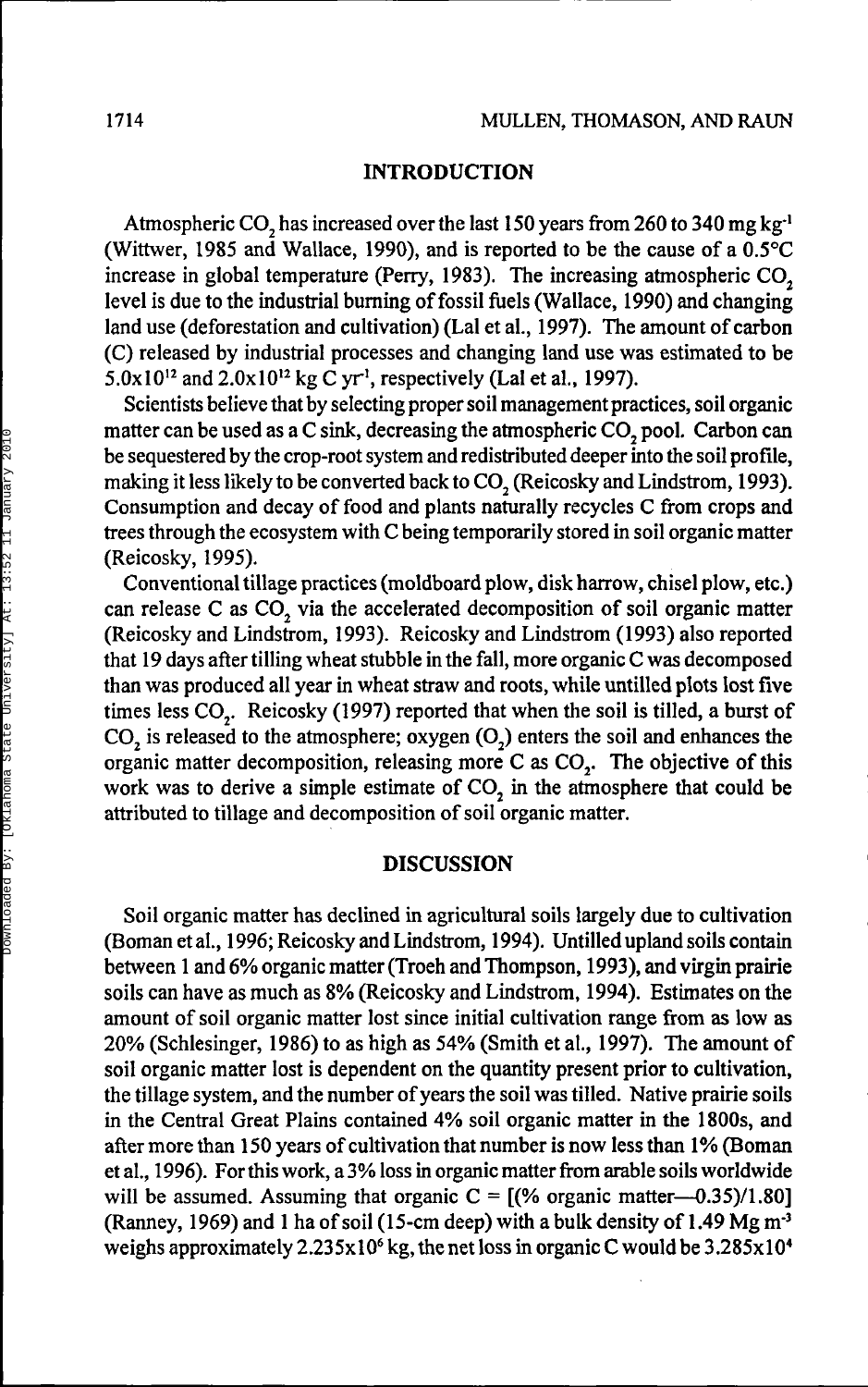TABLE 1. Components used for calculating increased atmospheric CO<sub>2</sub> due to worldwide decreases in soil organic matter, assuming **a** decrease from 4% to 1% over the past 150 years on worldwide arable land.

| Component                                                                                           | Value                                    | Reference and/or calculation                                                                       |
|-----------------------------------------------------------------------------------------------------|------------------------------------------|----------------------------------------------------------------------------------------------------|
| Weight of 1 hectare of soil<br>to a depth of 15 cm (soil<br>bulk density of $1.49 \text{ Mg m}^3$ ) | 2,235,000 kg ha <sup>-1</sup>            | $10,000 \text{ m}^2$ * 1.49 Mg m <sup>-3</sup> * 0.15 m                                            |
| Organic carbon lost                                                                                 | 1.47%                                    | Organic carbon=(organic matter -<br>0.35)/1.8 (Ranney, 1969)                                       |
| Carbon lost from organic<br>matter per hectare                                                      | 32,845.5 kg ha <sup>-1</sup>             | 2,235,000 kg ha <sup>-1</sup> $\pm$ 0.0147                                                         |
| Arable land in the world                                                                            | 1,381,917,000 ha                         | FAO, 1996                                                                                          |
| Total carbon lost from all<br>arable land in the world                                              | $4.55 \times 10^{-13}$ kg                | 32,845.5 kg ha <sup>-1</sup> * 1,381,917,000 ha                                                    |
| Sixty % of carbon lost from<br>organic matter converted to CO <sub>2</sub>                          | $2.73 \times 10^{-13}$ kg                | $4.55 \times 10^{-13}$ kg * 0.60 (Brady and<br>Weil. 1996)                                         |
| Total $CO2$ lost to the<br>atmosphere                                                               | $1.00 \times 10^{-14}$ kg                | $2.73 \times 10^{-13}$ kg * 3.67 [(44 g mol <sup>-1</sup> )<br>$CO2$ )/(12 g mol <sup>-1</sup> C)] |
| Mass of earth's atmosphere                                                                          | $5.00 \times 10^{-13}$ kg                | Wild, 1993                                                                                         |
| Change in atmospheric CO <sub>2</sub>                                                               | 0.008%                                   | 80 mg kg <sup>-1</sup> (Lal et al., 1997) change<br>in CO <sub>2</sub> /10,000                     |
| Increase in atmospheric                                                                             | $4.00x10^{-14}$ kg                       | $5.00 \times 10^{18}$ kg * 0.00008                                                                 |
| Change in atmospheric CO <sub>2</sub><br>due to organic matter decay                                | 25.03%                                   | 1.00x10 <sup>14</sup> kg/400x10 <sup>14</sup> kg                                                   |
| Increase in atmospheric<br>CO <sub>2</sub> due to 3% loss of<br>organic matter worldwide            | $20.03 \,\mathrm{mg} \,\mathrm{kg}^{-1}$ | 80 mg kg <sup>-1</sup> $*$ 0.2503                                                                  |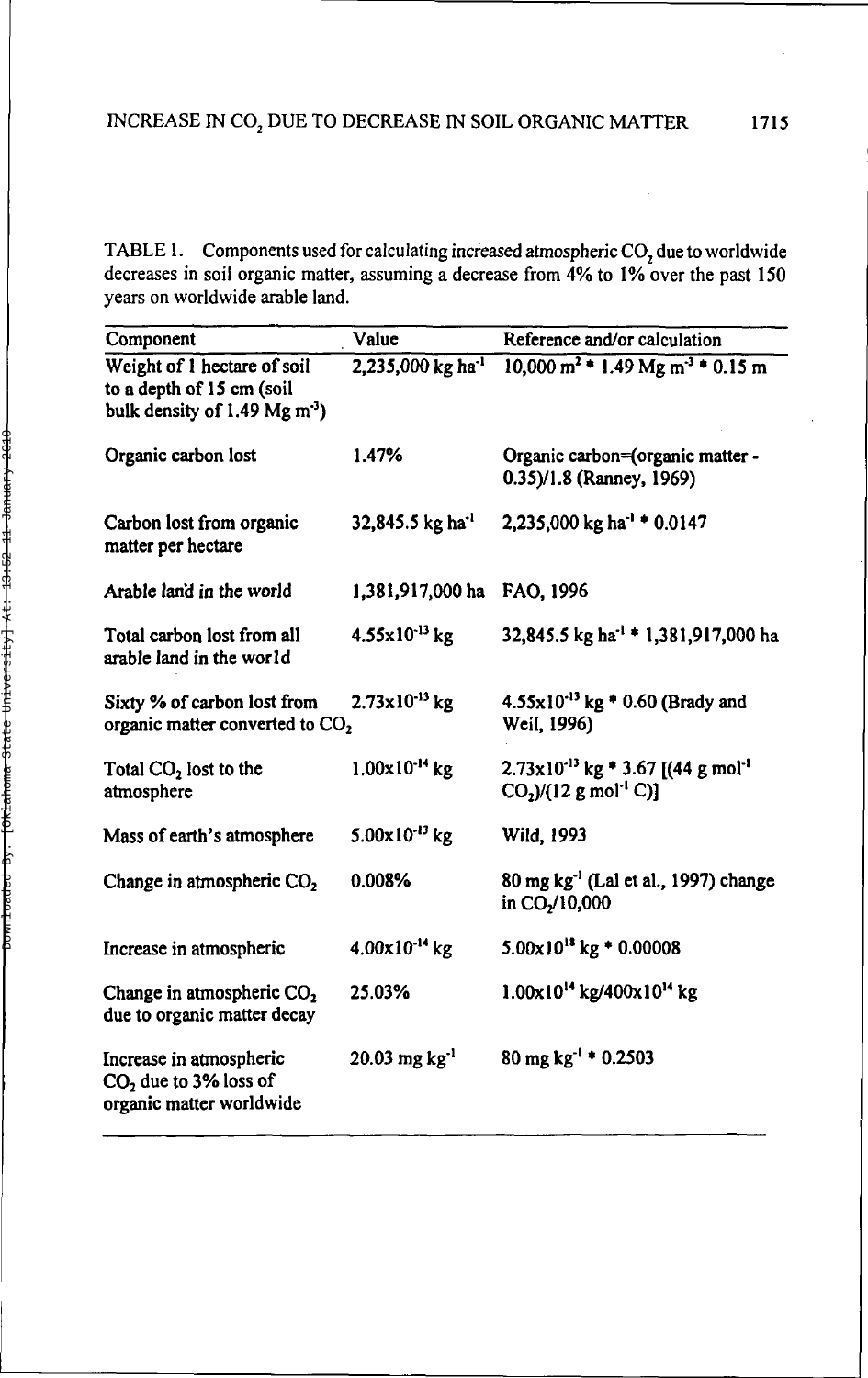kg C ha<sup>-1</sup>, if organic matter decreased by 3%. If all arable land worldwide [1.382x109 ha (FAO, 1998)] lost 3% organic matter over the past 150 years, a total of 4.55x10<sup>13</sup> kg organic C would be released to the atmosphere. One mole of  $CO<sub>2</sub>$  weighs 44 g while one mole of C weighs 12 g. Therefore, the amount of CO<sub>2</sub> released to the atmosphere would be 3.67 times the amount of organic C lost. Only 60% of C is actually converted to  $CO$ , (Brady and Weil, 1996), so the total amount of CO<sub>2</sub> released worldwide due to a 3% organic matter loss would be 1.00  $x 10^{14}$  kg. Atmospheric CO, has increased from 260 to 340 ppm over the last 150 years which translates into an increase in CO<sub>2</sub> concentration of 31%. Multiplying the mass of the earth's atmosphere [5.00 x  $10^{18}$  kg (Wild, 1993)] by the change in CO<sub>2</sub> results in an increase of CO<sub>2</sub> in the atmosphere of  $4.00 \times 10^{14}$  kg over the last 150 years. The amount contributed via soil organic matter decay over the same time period was  $1.00 \times 10^{14}$  kg, thus the increase due to C released from organic matter is 25.03% or 20.03 ppm (Table 1). This value is based on the assumption of a 3% loss of organic matter worldwide. Schlesinger (1984) reported that between  $1860$  and  $1960$   $3.60x10^{13}$  kg C was lost from agricultural soils, and later  $\frac{1}{2}$  (Schlesinger 1995) determined the current rate of loss to be  $8.00 \times 10^{11}$  kg C yr<sup>1</sup>. Based on these values, arable lands worldwide would have lost 4.22% soil organic matter over the last 148 years. The increase due to C lost from organic matter make  $\frac{1}{2}$  or the 1250 1.10 years 1.110 methods and to 0 1351 from eightic matter. difference between the two values could be the C released from deforestation, which was not considered in this work.

#### **Methods to Decrease Atmospheric Carbon Dioxide**

One option for increasing organic matter is conservation tillage. Changing to conservation tillage practices could convert many soils from sources of atmospheric C to C sinks (Reicosky and Lindstrom, 1993). Increasing the use of conservation tillage from 25 to 75% of total croplands would substantially enlarge the soil C pool (Kern and Johnson, 1991). A report by Smith (1995) noted that widespread adoption of conservation tillage could offset as much as 16% of worldwide fossil fuel emissions. Some estimates show that as much as  $4.00 \times 10^{11}$  to  $8.00 \times 10^{11}$  kg C  $yr<sup>1</sup>$  could be sequestered globally using conservation tillage systems (IPCC, 1995). Reicosky et al. (1995) reported a 260%, 160%, and 100% increase in soil organic matter in the surface depths 0-1.27 cm, 1.27-2.54 cm, and 2.54-5.08 cm, respectively, under conservation tillage in a long-term (> 10 years) study. Increases in soil organic matter of 0.25% over 10 years in the top 30 cm of soil have also been reported for no-till corn production (Blevins et al., 1983). Conservation tillage not only increases organic matter it also benefits farmers by providing higher quality soil, better yields, and improved sustainability (Fawcett, 1996). It is important to note that increases in soil organic C can also be achieved via the application of high nitrogen (N) rates in grain crop production systems where straw yields are annually high (Raun et al., 1998).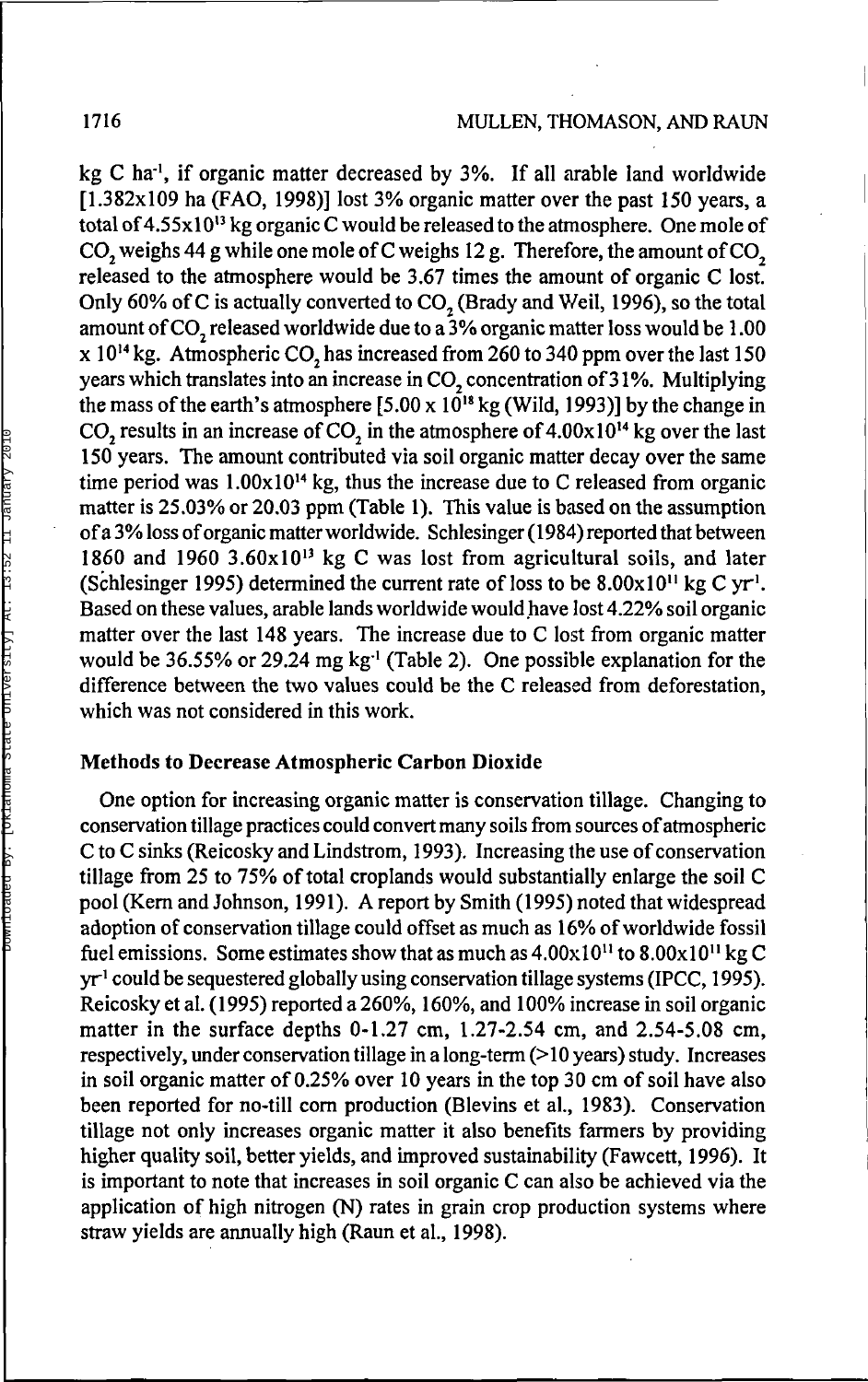| Component                                                                      | Value                                    | Reference and/or calculation                                                                              |
|--------------------------------------------------------------------------------|------------------------------------------|-----------------------------------------------------------------------------------------------------------|
| Carbon lost from organic                                                       | 48,052.5 kg                              | $6.64 \times 10^{13}$ kg (Schlesinger, 1984,<br>1995)/1,318,917,000 ha                                    |
| Organic carbon lost                                                            | 2.15%                                    | 48,052.5 kg / 2,235,000,000                                                                               |
| Organic carbon matter lost                                                     | 4.22%                                    | $(0.0215 * 180) + 0.35$ (Ranney,<br>1969)                                                                 |
| Total carbon lost from world                                                   | $6.64 \times 10^{13}$ kg                 | Schlesinger, 1984, 1995: 3.6x10 <sup>13</sup><br>$kg + (38 \text{ yrs} * 8.00 \times 10^{11} \text{ kg})$ |
| Sixty % of carbon lost from<br>organic matter converted to CO,                 | $3.984 \times 10^{13}$ kg<br>Weil, 1996) | $6.64 \times 10^{13}$ kg * 0.60 (Brady and                                                                |
| Total CO <sub>2</sub> lost to atmosphere                                       |                                          | $1.462 \times 10^{14}$ kg $3.984 \times 10^{13}$ kg $\pm 3.67$                                            |
| Change in atmospheric CO <sub>2</sub><br>due to organic matter decay           | 36.55%                                   | $1.462x10^{14}$ kg/4.00x10 <sup>14</sup> kg                                                               |
| Increase in atmospheric<br>$CO2$ due to 3% loss of<br>organic matter worldwide | $29.24 \text{ mg kg}^{-1}$               | $80 \text{ mg kg}^{-1}$ * 0.3655                                                                          |

TABLE 2. Components used for calculating increased atmospheric CO<sub>2</sub> due to worldwide decreases in soil organic matter, using Schlesinger (1984, 1985) data.

#### **CONCLUSIONS**

Atmospheric  $CO_2$  levels have increased 80 mg kg<sup>-1</sup> over the last 150 years. The continuous tillage of arable land worldwide is likely responsible for 6 to 25% of the increase in atmospheric CO<sub>2</sub> due to decreased soil organic matter. However, it should be noted that the continued use of conservation tillage can increase soil organic matter by as much as 260%. Increasing soil organic matter increases water-holding capacity, decreases erosion, improves sustainability, and increases overall fertility of the soil. The incorporation of a low-till or no-till management system could simultaneously increase soil productivity by increasing organic matter while acting as a sink for atmospheric CO<sub>2</sub>.

#### REFERENCES

Blevins,R.L.,M.S. Smith, G.W.Thomas, and W.W.Frye. 1983. Soil properties unchanged after ten years of no-till corn. Agrichem. Age (October-November) 276:420-443.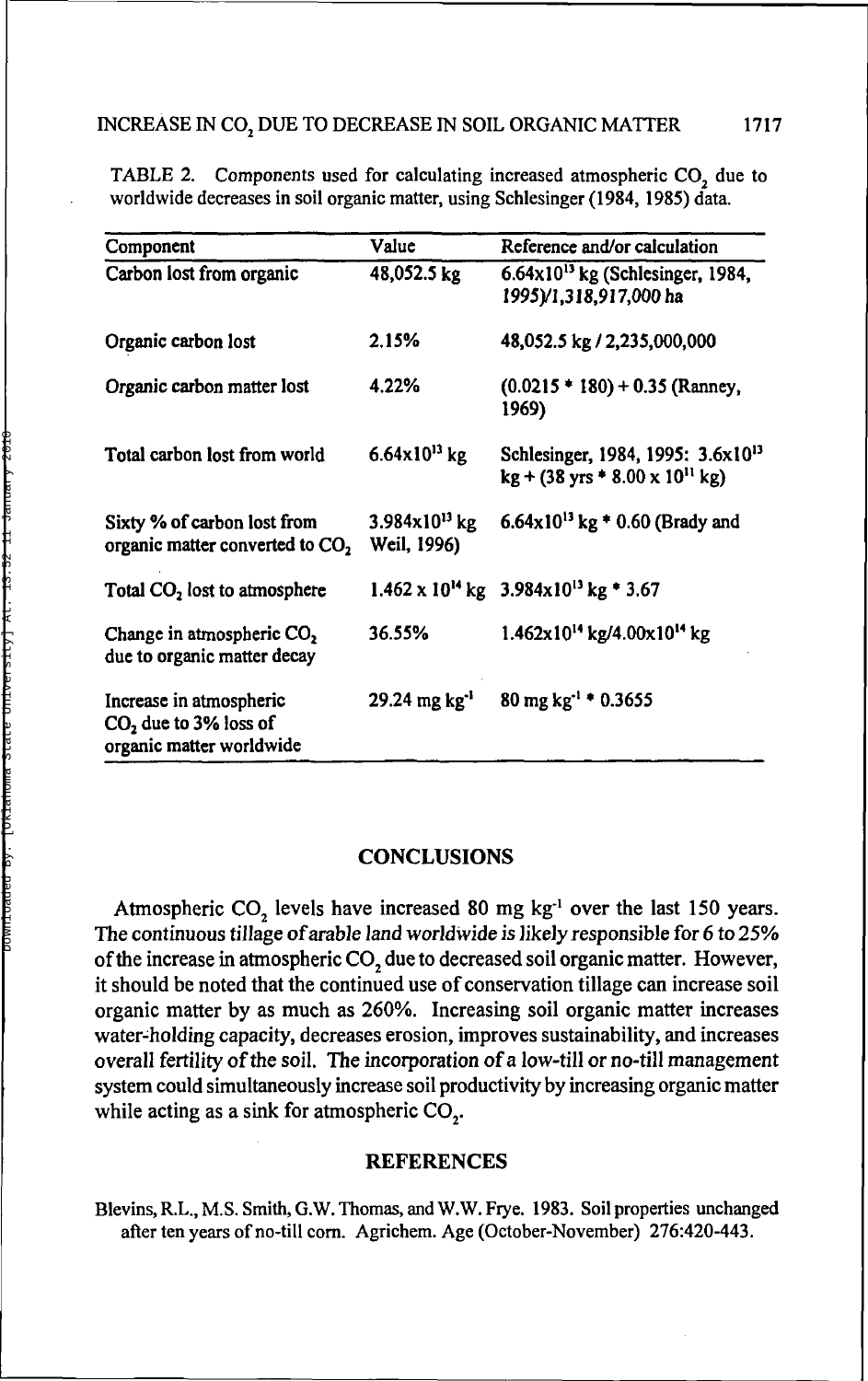- Boman, R.K., S.L. Taylor, W.R. Raun, G.V. Johnson, DJ. Bernardo, and L.L. Singleton. 1996. The Magruder Plots; A Century of Wheat Research in Oklahoma. Department of Agronomy, Oklahoma State University, Stillwater, OK.
- Brady, N.C. and R.R. Weil. 1996. Soil organic matter, pp.377. In: N.C. Brady and R.R. Weil (eds.), The Nature and Properties of Soils. 1 lth ed. Prentice Hall, Inc., Upper Saddle River, NJ.
- FAO. 1998. http://apps.fao.org/lim500/nph-wrap.pl/LandUse&Domain=LUI. 14 August 1998. Food and Agriculture Organization of United Nations, Rome, Italy.
- Fawcett, R. 1996. Giving back to the soil. Farm J. March, p. A-4.
- IPCC. 1995. Technical Summary. Inter-governmental Panel on Climate Change. WMO, Geneva, Switzerland.
- Kern, J.S. and M.G. Johnson. 1991. The impact of conservation tillage use on soil and atmospheric carbon in the United States. USEPA Report EPA/600/3-91/056. USEPA, Corvallis, OR.
- Lai, R., J. Kimble, and R.F. Follett. 1997. Pedospheric processes and the carbon cycle, pp. 1-8. In: R. Lai, J.M. Kimble, R.F. Follett, and B.A. Stewart (eds.), Soil Processes and the Carbon Cycle. CRC Press, Boca Raton, FL.
- Perry, A.M. 1983. Estimating the greenhouse effect. Science 222:1072.
- Ranney, R.W. 1969. An organic carbon-organic matter conversion equation for Pennsylvania surface soils. Soil Sei. Soc. Amer. Proc. 33:809-811.
- Raun, W.R., G.V. Johnson, S.B. Phillips, and R.L. Westerman. 1998. Effect of long-term N fertilization on soil organic C and total N in continuous wheat under conventional tillage in Oklahoma. Soil Tillage Res. 47:323-330.
- Reicosky, D.C. 1995. Impact of tillage on soil as a carbon sink. pp. 50-53. In: Farming for a Better Environment. Soil and Water Conservation Society, Ankeny, IA.
- Reicosky, D.C. 1997. Tillage, residue management, and soil organic matter. Nat. Conserv. Tillage Digest, January, pp. 22-23.
- Reicosky, D.C. and M.J. Lindstrom. 1993. Farm tillage method: Effect on short-term carbon dioxide flux from soil. Agron. J. 85(6):1237-1243.
- Reicosky, D.C. and M.J. Lindstrom. 1994. Conservation Tillage Tool Demonstration, Barnes-Aastad Swan Lake Research Farm, August 24,1994, Morris, MN.
- Reicosky, D.C., W.D. Kemper, G.W. Langdale, C.L. Douglas, Jr., and P.E. Rasmussen. 1995. Soil organic matter changes resulting from tillage and biomass production. J. Soil Water Conserv. 50:253-261.